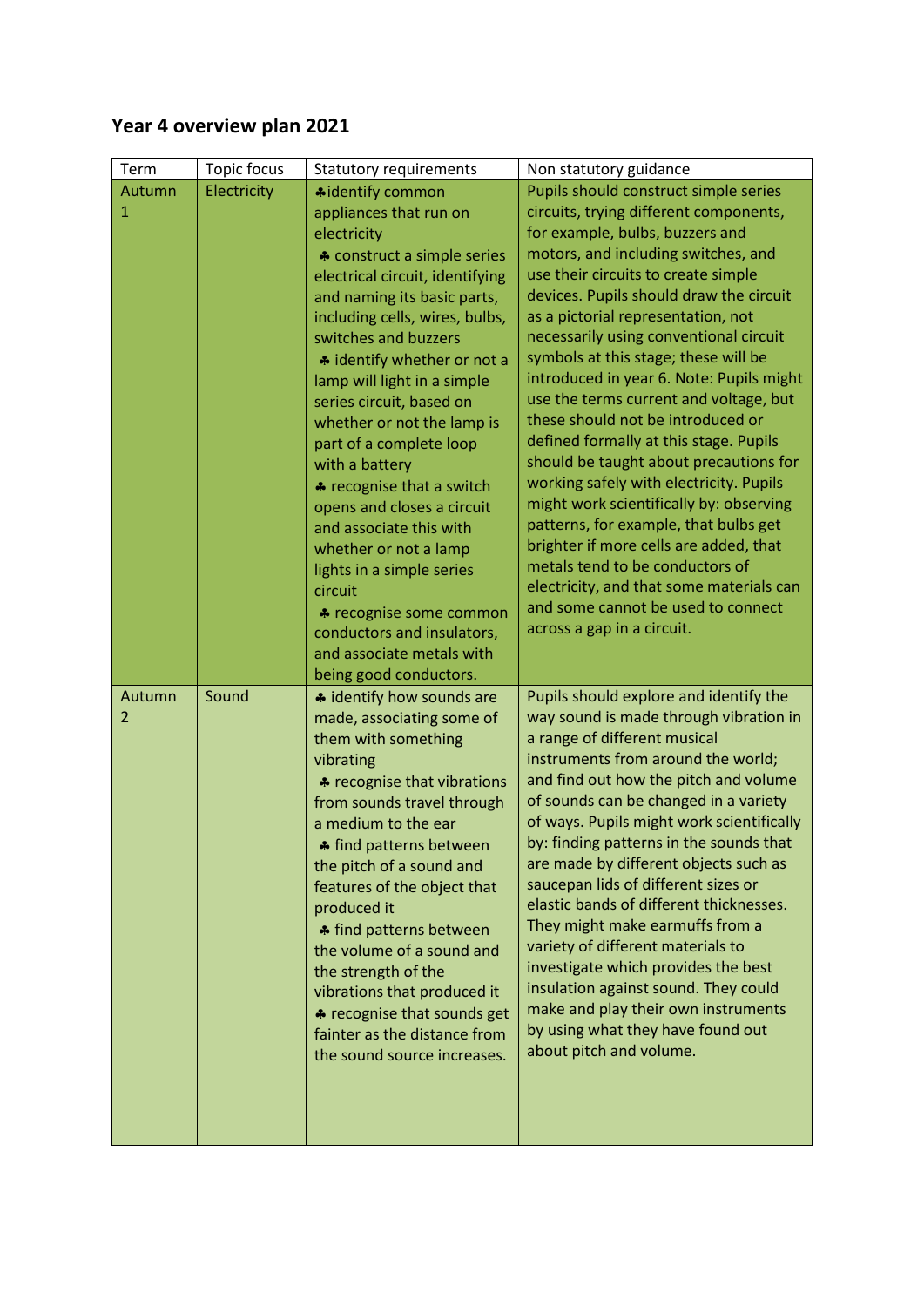| Spring 1    | Animals,<br>including<br>humans        | * describe the simple<br>functions of the basic parts<br>of the digestive system in<br>humans<br>* identify the different<br>types of teeth in humans<br>and their simple functions<br>* construct and interpret a<br>variety of food chains,<br>identifying producers,<br>predators and prey. | Pupils should be introduced to the<br>main body parts associated with the<br>digestive system, for example, mouth,<br>tongue, teeth, oesophagus, stomach<br>and small and large intestine and<br>explore questions that help them to<br>understand their special functions.<br>Pupils might work scientifically by:<br>comparing the teeth of carnivores and<br>herbivores, and suggesting reasons for<br>differences; finding out what damages<br>teeth and how to look after them. They<br>might draw and discuss their ideas<br>about the digestive system and<br>compare them with models or images.                        |
|-------------|----------------------------------------|------------------------------------------------------------------------------------------------------------------------------------------------------------------------------------------------------------------------------------------------------------------------------------------------|---------------------------------------------------------------------------------------------------------------------------------------------------------------------------------------------------------------------------------------------------------------------------------------------------------------------------------------------------------------------------------------------------------------------------------------------------------------------------------------------------------------------------------------------------------------------------------------------------------------------------------|
| Spring<br>2 | Living things<br>and their<br>habitats | * recognise that living<br>things can be grouped in a<br>variety of ways<br>* explore and use<br>classification keys to help<br>group, identify and name a<br>variety of living things in<br>their local and wider<br>environment                                                              | Pupils should use the local<br>environment throughout the year to<br>raise and answer questions that help<br>them to identify and study plants and<br>animals in their habitat. They should<br>identify how the habitat changes<br>throughout the year. Pupils should<br>explore possible ways of grouping a<br>wide selection of living things that<br>include animals and flowering plants<br>and non-flowering plants. Pupils could<br>begin to put vertebrate animals into<br>groups such as fish, amphibians,<br>reptiles, birds, and mammals; and<br>invertebrates into snails and slugs,<br>worms, spiders, and insects. |
|             |                                        | * recognise that<br>environments can change<br>and that this can sometimes<br>pose dangers to living<br>things.                                                                                                                                                                                | Pupils should explore examples of<br>human impact (both positive and<br>negative) on environments.                                                                                                                                                                                                                                                                                                                                                                                                                                                                                                                              |